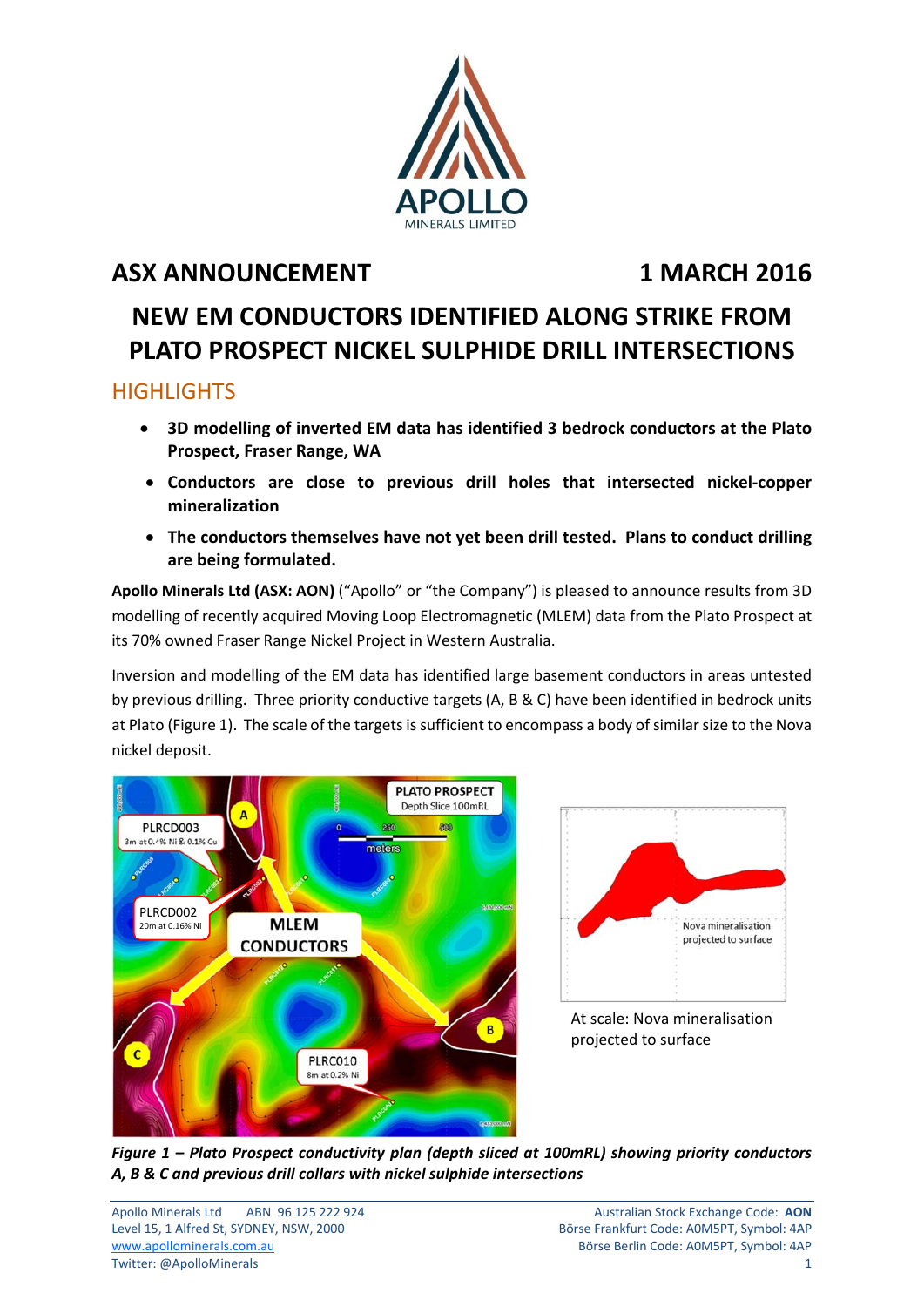Richard Shemesian, Chairman of Apollo said "This is an exciting development as our world class technical experts have worked hard over the last couple of months to generate these targets at the Fraser Range nickel project.

The Plato prospect is one of the few areas where EM conductors have been detected near existing nickel sulphide drill intersections in the Fraser zone.

We are looking forward to the team delineating drill targets and examining new target areas in the other parts of the tenement."

#### **Six Target Areas Confirmed**

Apollo has reviewed the data set acquired with the Project and has reprocessed existing HeliTEM data. The generation of conductivity depth-slice models has identified six key target areas with basement conductors including the Plato AREA 1 in Figure 2. The 3D modelling process has removed the effects of highly conductive overburden.

Apollo now has a pipeline of targets for multi staged exploration that includes further ground geophysical surveys and drill testing for nickel sulphide mineralisation.



**Figure 2 – Six high priority target areas defined from remodelling of HeliTEM data**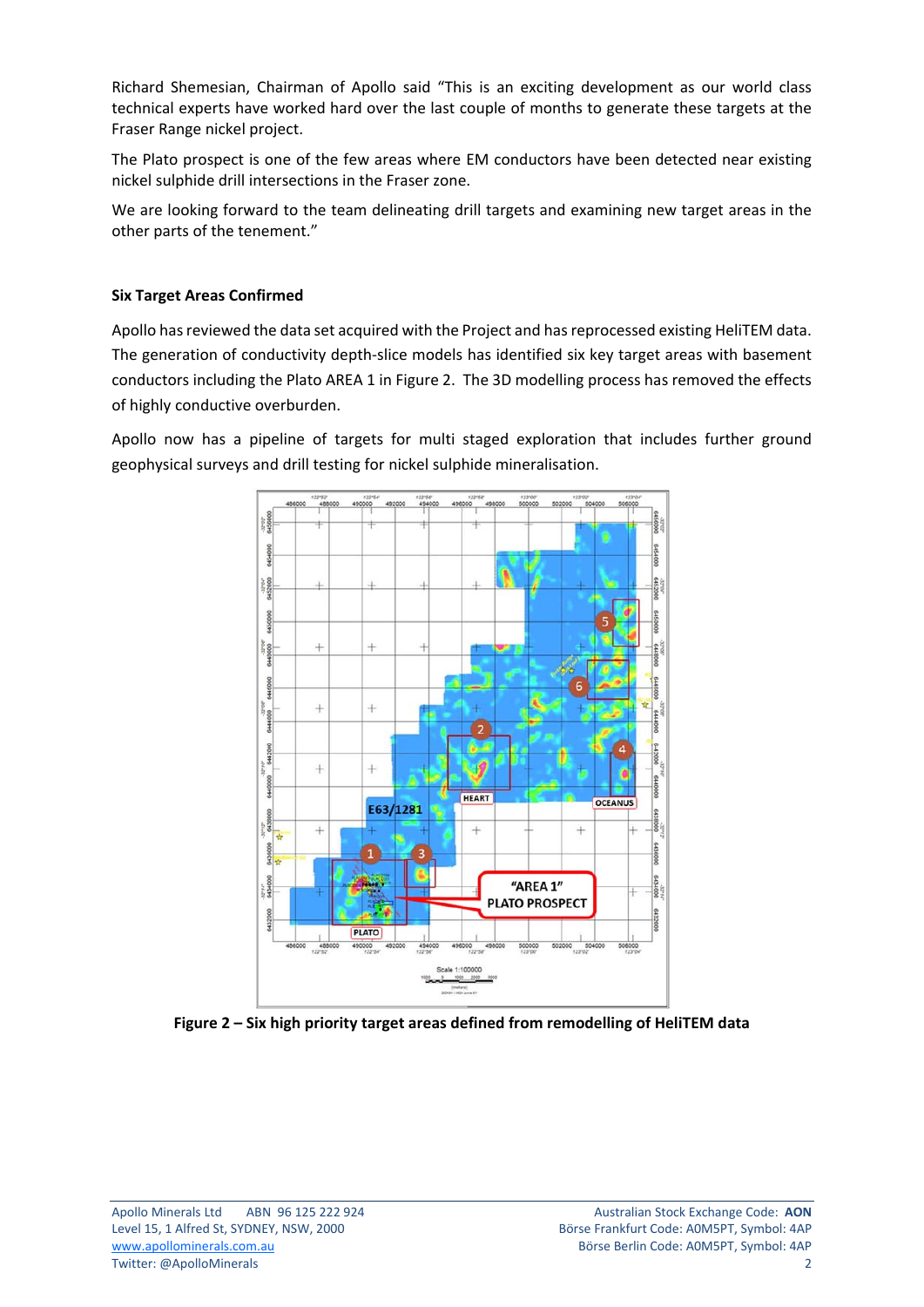### ABOUT APOLLO MINERALS

Apollo Minerals Ltd (ASX code: AON) is a minerals explorer and developer with projects focused in South Australia and Western Australia.

In Australia, Apollo has two projects in areas which host world class deposits:

- 1. South Australian IOCG and gold project in Gawler Craton, and
- 2. Western Australian nickel project in Fraser Range Province.

In South Australia, the Titan Base‐Precious Metals project is situated close to existing infrastructure including the Darwin‐Adelaide railway line, highway and ports. Exploration is focused on discovering a major IOCG deposit in a new frontier of the world-class Gawler Craton. This project consists of:

- Commonwealth Hill Project JV (Apollo 100% interest)
- Eaglehawk JV (Apollo earning an interest through farm‐in)
- Aurora Tank JV (Apollo 25%, earning an interest through farm‐in )

In Western Australia, Apollo acquired a 70% interest in the Orpheus JV project in the Fraser Range, Western Australia from Enterprise Metals Ltd (ASX: ENT). Under the agreement Enterprise will be free carried until Apollo delivers a Bankable Feasibility Study for a mining area. Apollo is actively seeking to discover massive Ni‐Cu sulphide mineralisation within an emerging world class, nickel province.

In the Fraser Range of Western Australia, Apollo is exploring for 'Nova style' nickel deposits within the high density Fraser Zone representing the mafic-ultramafic Fraser Complex.

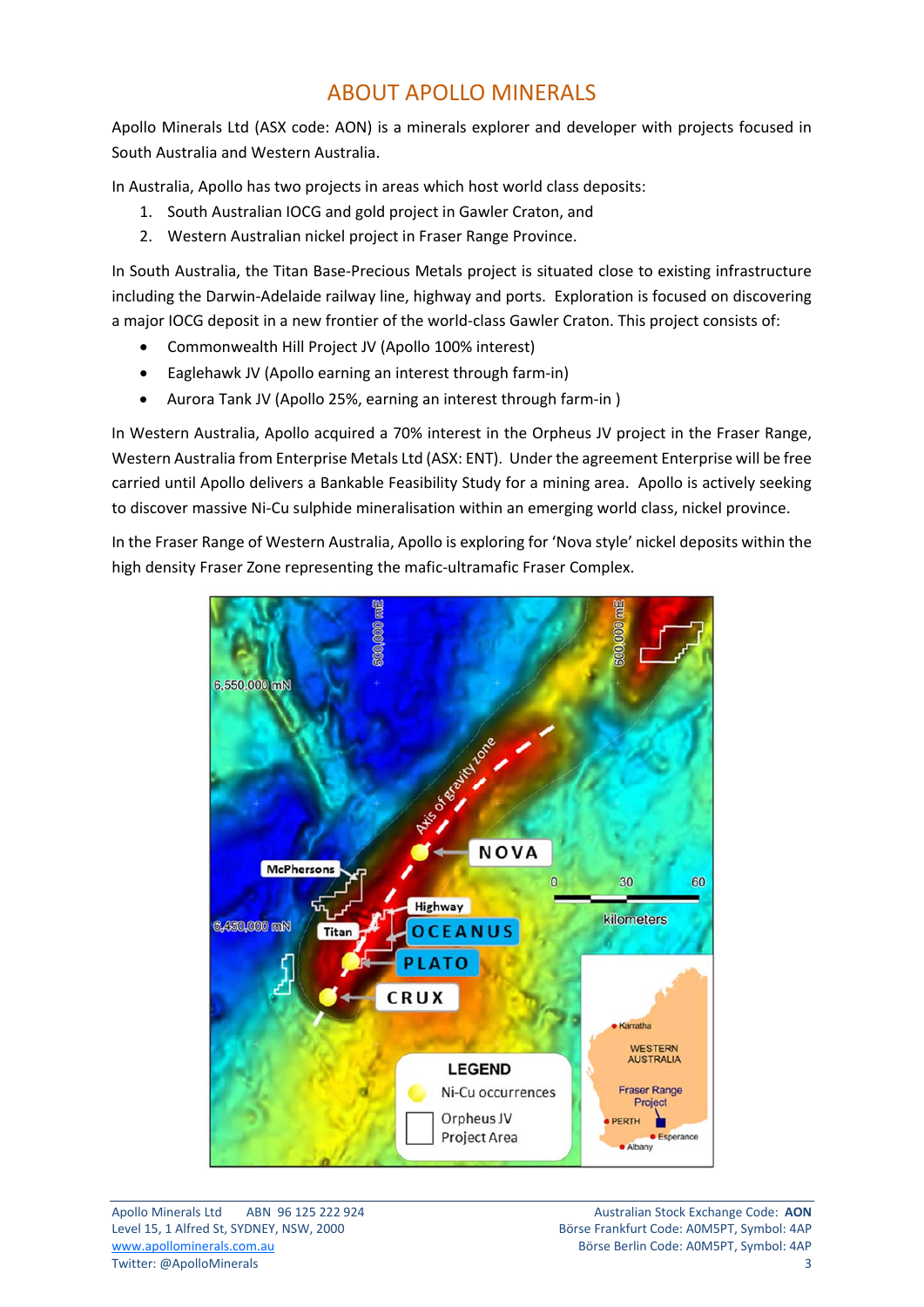#### **ENDS**

#### **FOR FURTHER INFORMATION CONTACT:**

Guy Robertson Company Secretary Apollo Minerals Limited Email: info@apollominerals.com.au Tel: +61 2 9078 7665

#### **ENDS**

#### **COMPETENT PERSON DECLARATION**

*The information in this Report that relates to Exploration Results is based on information compiled by Mr Derek Pang who is a member of the Australasian Institute of Mining and Metallurgy. Derek has sufficient experience which is relevant to the style of mineralisation and type of deposit under consideration and to the activity being undertaken to qualify as a Competent Person as defined in the 2012 Edition of the 'Australasian Code for Reporting of Exploration Results, Mineral Resources and Ore* Reserves'. Derek consents to the inclusion in the report of the matters based on their information in the *form and context in which it appears.*

*The information in this Report that relates to Exploration Results is extracted from Public Reports previously released by Apollo Minerals Limited and JV partner Enterprise Metals Ltd. Public reports are available to view on the ASX and Apollo websites as follows:*

| 23 March 2015 | AON: New Nickel Sulphide System Confirmed at Fraser Range Project       |
|---------------|-------------------------------------------------------------------------|
| 23 March 2015 | ENT: Highly Prospective Nickel Corridor Expands at Plato                |
|               | 12 February 2015 AON: Apollo Acquires Nickel Project in Fraser Range WA |
| 19 May 2014   | ENT: Magmatic Nickel Sulphides at Plato in Fraser Range                 |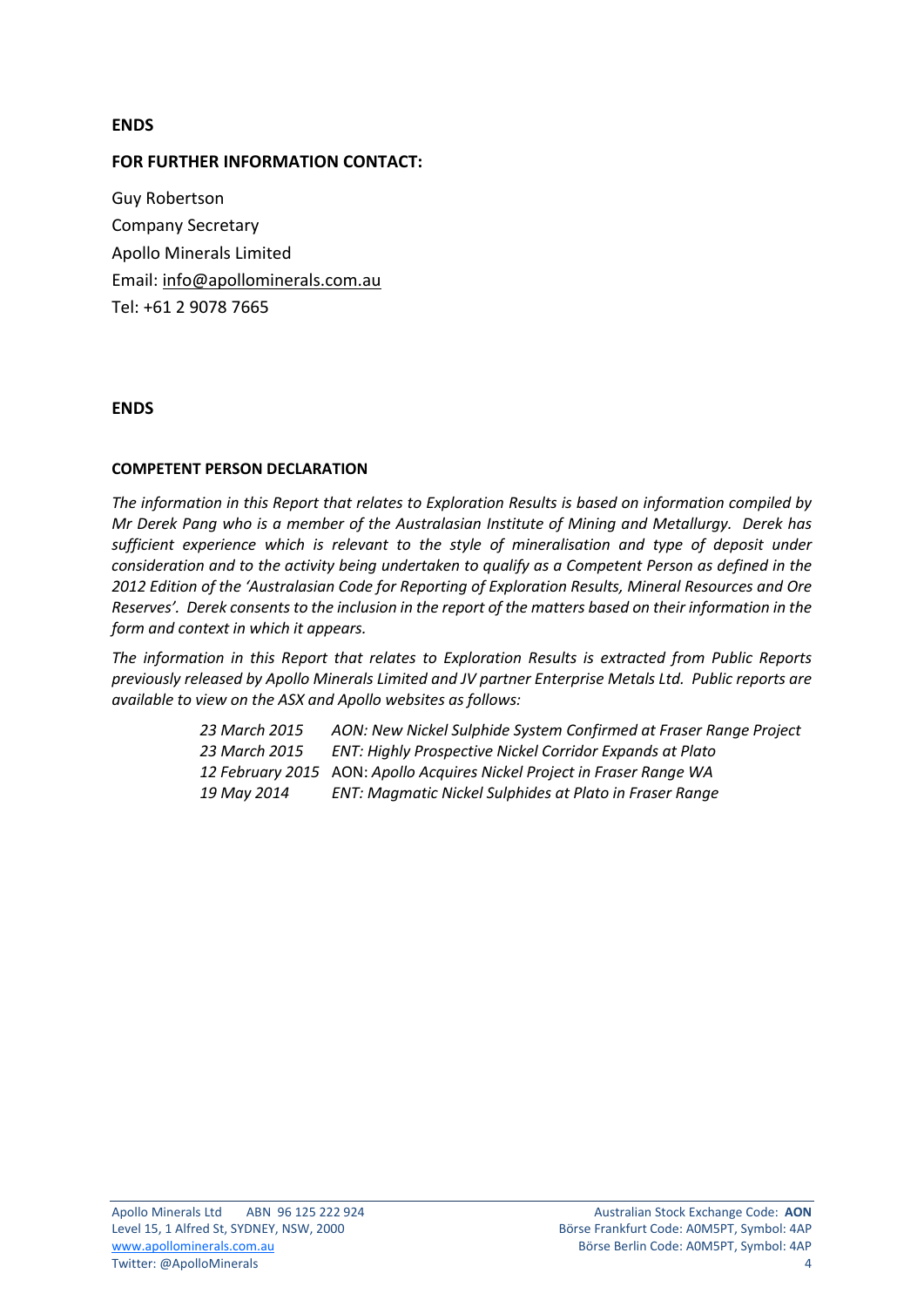#### **JORC Code, 2012 Edition – Table 1 report template**

#### **Section 1 Sampling Techniques and Data**

| <b>Criteria</b>                 | <b>JORC Code explanation</b>                                                                                                                                                                                                                                                                                                                                                                                                                                                                                                                                                                                                                                                                                                                                                                                                                                                                                                                                                                                                                                                                                                                                                                           | <b>Commentary</b>                                  |
|---------------------------------|--------------------------------------------------------------------------------------------------------------------------------------------------------------------------------------------------------------------------------------------------------------------------------------------------------------------------------------------------------------------------------------------------------------------------------------------------------------------------------------------------------------------------------------------------------------------------------------------------------------------------------------------------------------------------------------------------------------------------------------------------------------------------------------------------------------------------------------------------------------------------------------------------------------------------------------------------------------------------------------------------------------------------------------------------------------------------------------------------------------------------------------------------------------------------------------------------------|----------------------------------------------------|
| <b>Sampling</b><br>techniques   | Nature and quality of sampling (eg<br>cut channels, random chips, or<br>specific<br>specialised<br>industry<br>standard<br>measurement<br>tools<br>appropriate to the minerals under<br>investigation, such as down hole<br>gamma sondes, or handheld XRF<br>instruments, etc). These examples<br>should not be taken as limiting the<br>broad meaning of sampling.<br>Include reference to measures<br>taken<br>sample<br>to<br>ensure<br>representivity and the appropriate<br>calibration of any measurement<br>tools or systems used.<br>Aspects of the determination of<br>$\bullet$<br>mineralisation that are Material to<br>the Public Report.<br>In cases where 'industry standard'<br>work has been done this would be<br>relatively simple (eg 'reverse<br>circulation drilling was used to<br>obtain 1 m samples from which 3<br>kg was pulverised to produce a 30g<br>charge for fire assay'). In other<br>cases more explanation may be<br>required, such as where there is<br>coarse gold that has inherent<br>sampling problems.<br>Unusual<br>commodities<br><b>or</b><br>mineralisation<br>types (eg submarine nodules) may<br>warrant disclosure of detailed<br><i>information.</i> | No new drilling or sampling conducted<br>$\bullet$ |
| <b>Drilling</b><br>techniques   | Drill type<br>(eg core, reverse<br>$\bullet$<br>circulation,<br>open-hole hammer,<br>rotary air blast, auger, Bangka,<br>sonic, etc) and details (eg core<br>diameter, triple or standard tube,<br>depth of diamond tails, face-<br>sampling bit or other type, whether<br>core is oriented and if so, by what<br>method, etc).                                                                                                                                                                                                                                                                                                                                                                                                                                                                                                                                                                                                                                                                                                                                                                                                                                                                        | No new drilling conducted<br>$\bullet$             |
| <b>Drill sample</b><br>recovery | Method of recording and assessing<br>$\bullet$<br>core and chip sample recoveries<br>and results assessed.<br>Measures taken to maximise<br>$\bullet$<br>sample recovery and ensure<br>representative nature of the<br>samples.<br>Whether a relationship exists<br>$\bullet$<br>between sample recovery and<br>grade and whether sample bias<br>may have occurred due to<br>preferential loss/gain of fine/coarse<br>material.                                                                                                                                                                                                                                                                                                                                                                                                                                                                                                                                                                                                                                                                                                                                                                        | No new drilling conducted<br>$\bullet$             |
| Logging                         | Whether core and chip samples<br>$\bullet$<br>have been geologically and<br>geotechnically logged to a level of<br>detail to support appropriate                                                                                                                                                                                                                                                                                                                                                                                                                                                                                                                                                                                                                                                                                                                                                                                                                                                                                                                                                                                                                                                       | No new drilling conducted<br>$\bullet$             |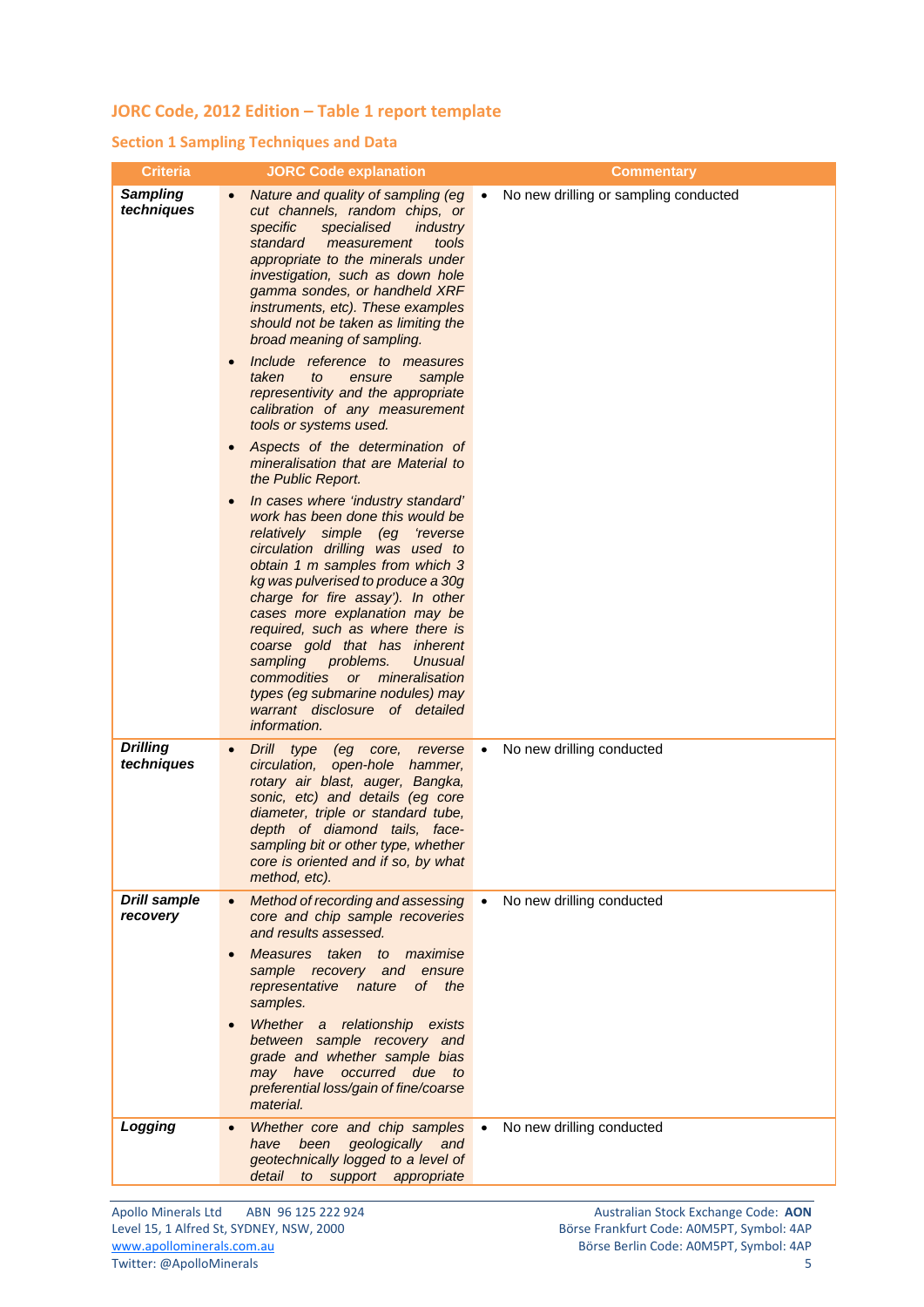| <b>Criteria</b>        | <b>JORC Code explanation</b>                                                   | <b>Commentary</b>                                                                                        |
|------------------------|--------------------------------------------------------------------------------|----------------------------------------------------------------------------------------------------------|
|                        | Mineral<br>Resource<br>estimation,                                             |                                                                                                          |
|                        | mining studies and metallurgical<br>studies.                                   |                                                                                                          |
|                        | Whether logging is qualitative or                                              |                                                                                                          |
|                        | quantitative in nature. Core (or                                               |                                                                                                          |
|                        | costean,<br>channel,<br>etc)                                                   |                                                                                                          |
|                        | photography.<br>The total length and percentage of                             |                                                                                                          |
|                        | the relevant intersections logged.                                             |                                                                                                          |
| Sub-                   | If core, whether cut or sawn and                                               | No new drilling or sampling conducted<br>$\bullet$                                                       |
| sampling<br>techniques | whether quarter, half or all core<br>taken.                                    |                                                                                                          |
| and sample             | If non-core, whether riffled, tube                                             |                                                                                                          |
| preparation            | sampled, rotary split, etc and<br>whether sampled wet or dry.                  |                                                                                                          |
|                        | For all sample types, the nature,                                              |                                                                                                          |
|                        | quality and appropriateness of the<br>sample preparation technique.            |                                                                                                          |
|                        | Quality<br>control<br>procedures                                               |                                                                                                          |
|                        | adopted for all<br>sub-sampling<br>stages to maximise representivity           |                                                                                                          |
|                        | of samples.                                                                    |                                                                                                          |
|                        | Measures taken to ensure that the                                              |                                                                                                          |
|                        | sampling is representative of the in<br>situ material collected, including for |                                                                                                          |
|                        | field<br>instance<br>results<br>for                                            |                                                                                                          |
|                        | duplicate/second-half sampling.                                                |                                                                                                          |
|                        | Whether<br>sample<br>sizes<br>are<br>appropriate to the grain size of the      |                                                                                                          |
|                        | material being sampled.                                                        |                                                                                                          |
| <b>Quality of</b>      | The<br>nature,<br>quality<br>and<br>$\bullet$                                  | No new drilling results reported<br>$\bullet$                                                            |
| assay data<br>and      | appropriateness of the assaying<br>and laboratory procedures used              | EM survey was conducted by GEM Geophysics and<br>supervised by Newexco                                   |
| laboratory             | and whether the technique is                                                   | <b>Survey Specifications:</b>                                                                            |
| tests                  | considered partial or total.                                                   | Station spacing at 100m                                                                                  |
|                        | For<br>geophysical<br>tools.<br>XRF<br>spectrometers, handheld                 | Line spacing at 200m and 400m<br>$\bullet$                                                               |
|                        | instruments, etc, the parameters                                               | Tx Loop size 200m X 200m, and 400m X 400m                                                                |
|                        | used in determining the analysis<br>including instrument make and              | TX Turn: 1<br>$\bullet$                                                                                  |
|                        | model, reading times, calibrations                                             | Components: B(x,y,z)<br>$\bullet$                                                                        |
|                        | factors applied and their derivation,<br>etc.                                  | Bearing: E-W,<br>$\bullet$                                                                               |
|                        | <b>Nature</b><br>quality<br>0f<br>control<br>$\bullet$                         | Frequency: 0.5Hz<br>٠                                                                                    |
|                        | adopted<br>procedures<br>(eg                                                   | Readings: Minimum 3 repeatable readings<br>$\bullet$                                                     |
|                        | blanks,<br>standards,<br>duplicates,<br>external laboratory checks) and        | Current: 55-80 amps<br>$\bullet$                                                                         |
|                        | whether acceptable levels of                                                   | Datum/Projection: GDA94, MGA Zone 51                                                                     |
|                        | accuracy (ie lack of bias) and<br>precision have been established.             | <b>Equipment</b><br>Transmitter: Zonge ZT30<br>$\bullet$                                                 |
|                        |                                                                                | Power Pack: Sorensen<br>$\bullet$                                                                        |
|                        |                                                                                | Receiver: SMARTem24<br>$\bullet$                                                                         |
|                        |                                                                                | Sensor: High Temp SQUID<br>٠                                                                             |
|                        |                                                                                | Sample Rate: 2400<br>٠                                                                                   |
|                        |                                                                                | Window Channel File: SMARTem Standard                                                                    |
|                        |                                                                                | <b>Stacked Data Recorded: Yes</b>                                                                        |
|                        |                                                                                | Time series Recorded: Yes                                                                                |
|                        |                                                                                | <b>GPS used: Yes</b>                                                                                     |
|                        |                                                                                | Data acquisition was achieved using a SMARTem24<br>geophysical receiver built by ElectroMagnetic Imaging |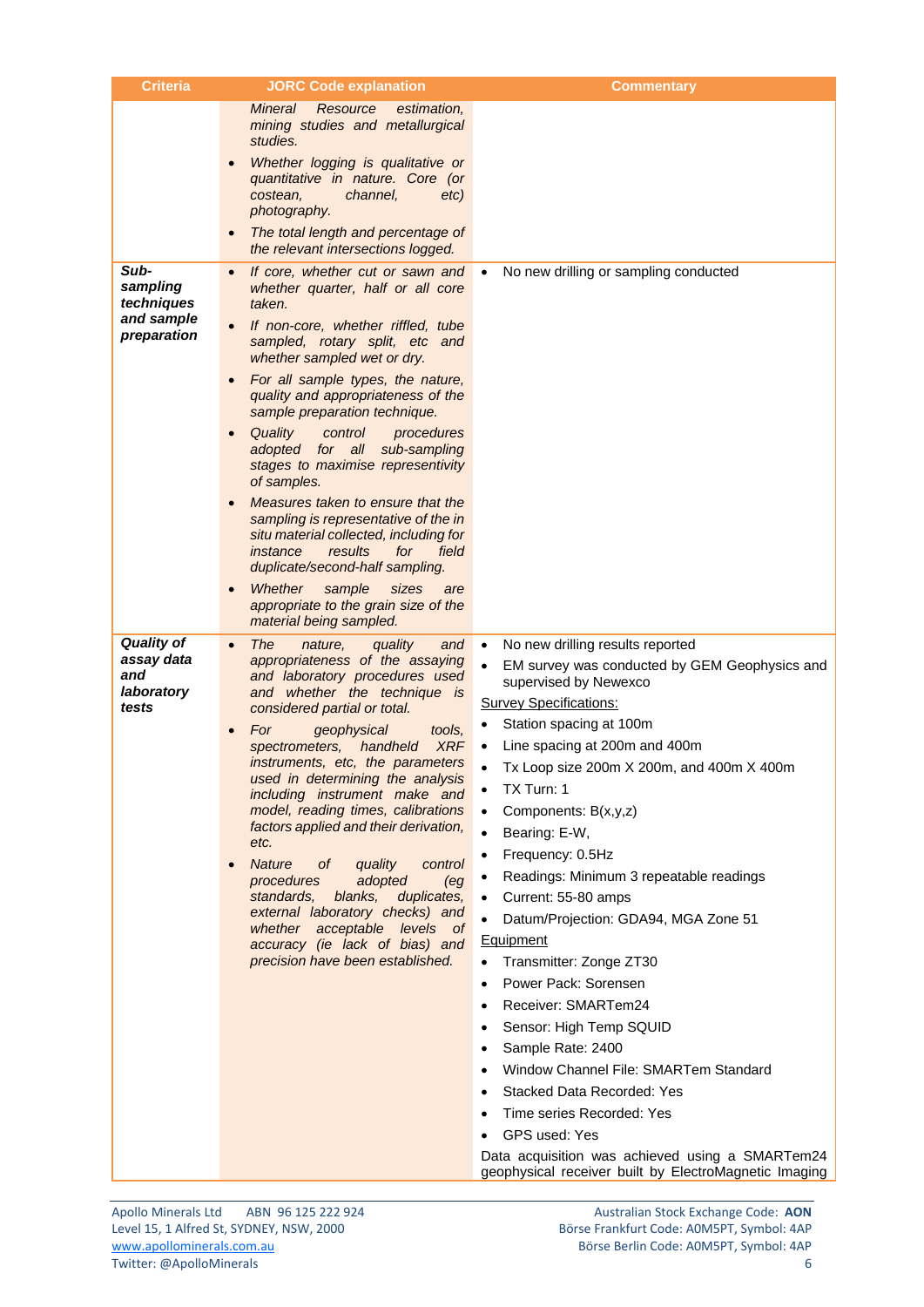| <b>Criteria</b>                   | <b>JORC Code explanation</b>                                                                                     | <b>Commentary</b>                                                                                                                                                                                                                                                  |
|-----------------------------------|------------------------------------------------------------------------------------------------------------------|--------------------------------------------------------------------------------------------------------------------------------------------------------------------------------------------------------------------------------------------------------------------|
|                                   |                                                                                                                  | Technology (EMIT). The receiver has the following<br>specifications:                                                                                                                                                                                               |
|                                   |                                                                                                                  | Model: SMARTem24                                                                                                                                                                                                                                                   |
|                                   |                                                                                                                  | A/D converter: 24 bit                                                                                                                                                                                                                                              |
|                                   |                                                                                                                  | Number of channels: 8                                                                                                                                                                                                                                              |
|                                   |                                                                                                                  | Sample rate: 16ch @ 120kHz or 4ch @ 50kHz<br>٠                                                                                                                                                                                                                     |
|                                   |                                                                                                                  | Input limits: +/-10 V<br>٠                                                                                                                                                                                                                                         |
|                                   |                                                                                                                  | Channel times: SMARTem standard (standard.stw)                                                                                                                                                                                                                     |
|                                   |                                                                                                                  | Timing: GPS and/or crystal<br>٠                                                                                                                                                                                                                                    |
|                                   |                                                                                                                  | Temperature range: -20°C to 50°C                                                                                                                                                                                                                                   |
|                                   |                                                                                                                  | A Zonge ZT-30 Loop Driver, manufactured by Zonge<br>Engineering, was used with a SMARTem V Transmitter<br>Controller, by EMIT, to power the loop. The transmitter<br>has the following specifications:                                                             |
|                                   |                                                                                                                  | Model: Zonge ZT-30 TEM Transmitter (modified)                                                                                                                                                                                                                      |
|                                   |                                                                                                                  | Input voltage: 14V to 136V DC<br>$\bullet$                                                                                                                                                                                                                         |
|                                   |                                                                                                                  | Maximum output current: 50 Amps<br>٠                                                                                                                                                                                                                               |
|                                   |                                                                                                                  | Duty cycle: 50% and 100%<br>$\bullet$                                                                                                                                                                                                                              |
|                                   |                                                                                                                  | The transmitter controller has<br>the following<br>specifications:                                                                                                                                                                                                 |
|                                   |                                                                                                                  | Model: SMARTem 24 Transmitter Controller                                                                                                                                                                                                                           |
|                                   |                                                                                                                  | Timing: GPS Timing                                                                                                                                                                                                                                                 |
|                                   |                                                                                                                  | Base frequency: 0.001Hz to 10KHz                                                                                                                                                                                                                                   |
|                                   |                                                                                                                  | Jeena HT-SQUID 3 component B-field sensor system is<br>developed by SUPRACON AG which is powered by<br>Jessy Deep controller. The output of this system is<br>measured by the SMARTem 24 receiver. The Jeena HT-<br>SQUID sensor has the following specifications: |
|                                   |                                                                                                                  | Manufacture: SUPRACON                                                                                                                                                                                                                                              |
|                                   |                                                                                                                  | Cryogenics: Liquid Nitrogen                                                                                                                                                                                                                                        |
|                                   |                                                                                                                  | Temperature range: -40°C to 50°C, max. 90%<br>٠<br>moisture                                                                                                                                                                                                        |
|                                   |                                                                                                                  | Power supply: Internal battery 12V/10 Ah                                                                                                                                                                                                                           |
|                                   |                                                                                                                  | Bandwidth: DC. 10 kHz flat frequency response<br>٠                                                                                                                                                                                                                 |
|                                   |                                                                                                                  | Output voltage: Symmetric 50 ohm via banana plugs<br>$(+/- 1V),$                                                                                                                                                                                                   |
|                                   |                                                                                                                  | Asymmetric BNC(+/-10V)<br>$\bullet$                                                                                                                                                                                                                                |
|                                   |                                                                                                                  | Field Sensitivity: 50 fT/SQRT(Hz), 1/f cut-off<br>frequency < 10Hz                                                                                                                                                                                                 |
| <b>Verification</b>               | verification of significant<br>The<br>$\bullet$                                                                  | No new sampling conducted or assays reported<br>$\bullet$                                                                                                                                                                                                          |
| of sampling<br>and assaying       | intersections by either independent<br>or alternative company personnel.<br>The use of twinned holes.            | EM survey data recorded digitally on survey<br>instrumentation and downloaded daily to portable                                                                                                                                                                    |
|                                   | $\bullet$<br>Documentation of primary data,                                                                      | computers.<br>Data sent digitally to supervising geophysical firm<br>$\bullet$                                                                                                                                                                                     |
|                                   | data entry procedures,<br>data                                                                                   | Newexco in Perth for verification                                                                                                                                                                                                                                  |
|                                   | verification, data storage (physical<br>and electronic) protocols.                                               | Upon completion final data compiled and modelled<br>$\bullet$                                                                                                                                                                                                      |
|                                   | Discuss any adjustment to assay<br>data.                                                                         | An extract of the Plato data set was sent<br>$\bullet$<br>electronically to Computational Geoscience Inc (CGI)<br>in Canada to process and conduct data inversion.<br>Data inversion was completed by CGI using propriety<br>software and processing methods.      |
| <b>Location of</b><br>data points | Accuracy and quality of surveys<br>used to locate drill holes (collar and<br>down-hole<br>surveys),<br>trenches, | Hand held GPS units were utilised to maintain<br>$\bullet$<br>location control using the GDA zone 51 map datum<br>and grid system.                                                                                                                                 |
|                                   | mine workings and other locations<br><b>Mineral</b><br>Resource<br>used<br>in                                    | EM survey lines were orientated east-west and<br>$\bullet$<br>spaced 200m and 400m apart.                                                                                                                                                                          |
| Anollo Minorale Itd               | ADNL OC 12E 222 024                                                                                              | Australian Stock Exchange Code: AON                                                                                                                                                                                                                                |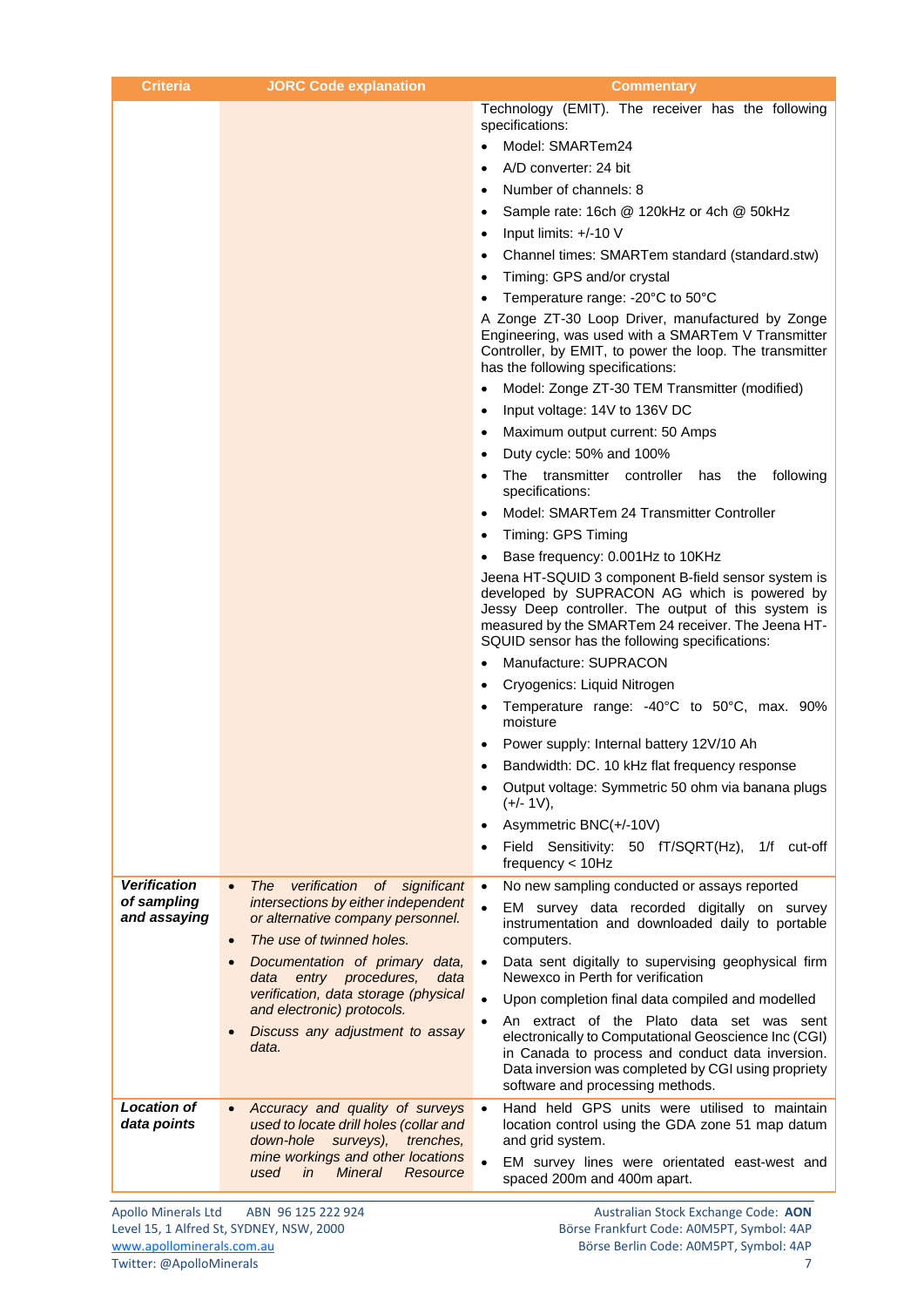| <b>Criteria</b>                                                            | <b>JORC Code explanation</b>                                                                                                                                                                                                                                                                                                                                                                                                                          | <b>Commentary</b>                                                                                                                                                                                                                                                                                                                                                                                                                                      |
|----------------------------------------------------------------------------|-------------------------------------------------------------------------------------------------------------------------------------------------------------------------------------------------------------------------------------------------------------------------------------------------------------------------------------------------------------------------------------------------------------------------------------------------------|--------------------------------------------------------------------------------------------------------------------------------------------------------------------------------------------------------------------------------------------------------------------------------------------------------------------------------------------------------------------------------------------------------------------------------------------------------|
|                                                                            | estimation.<br>Specification of the grid system<br>used.<br>Quality<br>and<br>adequacy<br><sub>of</sub><br>topographic control.                                                                                                                                                                                                                                                                                                                       | Quality and accuracy of survey topography by<br>$\bullet$<br>handheld GPS was considered adequate.                                                                                                                                                                                                                                                                                                                                                     |
| Data spacing<br>and<br>distribution                                        | $of \bullet$<br>Data spacing for reporting<br>$\bullet$<br><b>Exploration Results.</b><br>Whether the data spacing and<br>$\bullet$<br>distribution is sufficient to establish<br>the degree of geological and grade<br>continuity appropriate for<br>the<br>Mineral<br>Resource<br>Ore<br>and<br>Reserve estimation procedure(s)<br>and classifications applied.<br>Whether sample compositing has<br>been applied.                                  | EM survey was conducted using Moving Loop<br>configuration<br>Station spacing at 100m<br>$\bullet$<br>Line spacing at 200m and 400m<br>Tx Loop size 200m X 200m, and 400m X 400m<br>$\bullet$                                                                                                                                                                                                                                                          |
| <b>Orientation</b><br>of data in<br>relation to<br>geological<br>structure | <b>Whether</b><br>of<br>orientation<br>the<br>$\bullet$<br>achieves<br>unbiased<br>sampling<br>sampling of possible structures<br>and the extent to which this is<br>known, considering the deposit<br>type.<br>If the relationship between the<br>orientation<br>the<br>drilling<br>and<br>orientation of key mineralised<br>structures is considered to have<br>introduced a sampling bias, this<br>should be assessed and reported if<br>material. | EM survey was conducted along east $-$ west<br>$\bullet$<br>orientated lines<br>The regional geological trend of the Fraser Zone is<br>considered to be generally northeast - southwest.<br>Local geological trend of magnetic low features,<br>$\bullet$<br>inferred to represent ultramafic intrusive bodies are<br>northwest - southeast.<br>It is not known if there is a bias derived from<br>conducting EM survey in this orientation to geology |
| <b>Sample</b><br>security                                                  | The measures taken to ensure<br>sample security.                                                                                                                                                                                                                                                                                                                                                                                                      | Survey data is transferred electronically from the field<br>to Perth based office responsible for reviewing and<br>supervising the progress during the survey                                                                                                                                                                                                                                                                                          |
| <b>Audits or</b><br>reviews                                                | The results of any audits or reviews<br>$\bullet$<br>of sampling techniques and data.                                                                                                                                                                                                                                                                                                                                                                 | No audits of the data have been conducted.<br>$\bullet$<br>Review of the data has been conducted<br>by<br>$\bullet$<br>geophysical consultancy firms                                                                                                                                                                                                                                                                                                   |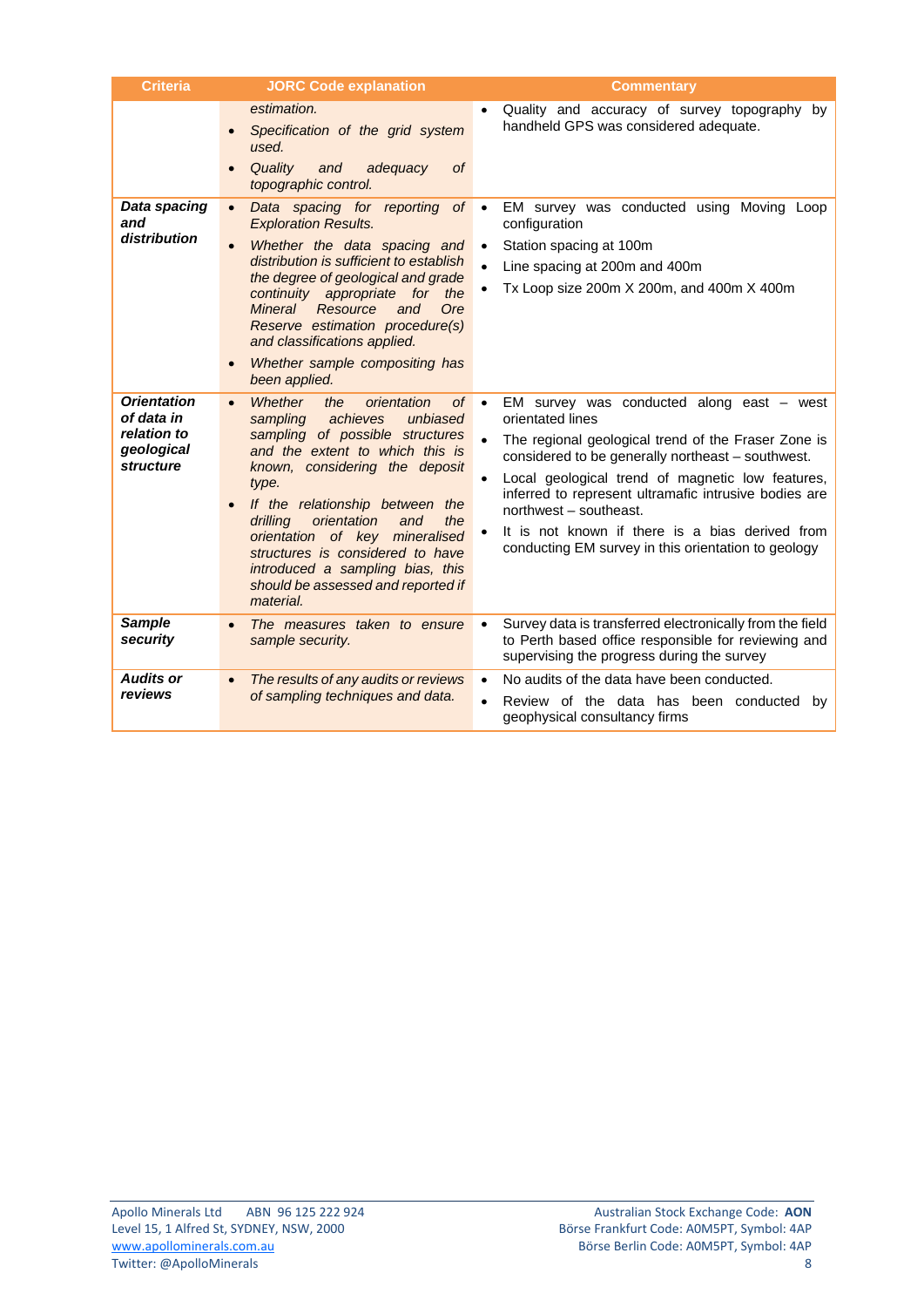### **Section 2 Reporting of Exploration Results**

| <b>Criteria</b>                                               | <b>JORC Code explanation</b>                                                                                                                                                                                                                                                                                                                                                                                                                                                                                                                                                                                                                                                                                                                                                                                                                                                                                                                                                                                                                 | <b>Commentary</b>                                                                                                                                                                                                                                                                                                                                                                                                                                             |
|---------------------------------------------------------------|----------------------------------------------------------------------------------------------------------------------------------------------------------------------------------------------------------------------------------------------------------------------------------------------------------------------------------------------------------------------------------------------------------------------------------------------------------------------------------------------------------------------------------------------------------------------------------------------------------------------------------------------------------------------------------------------------------------------------------------------------------------------------------------------------------------------------------------------------------------------------------------------------------------------------------------------------------------------------------------------------------------------------------------------|---------------------------------------------------------------------------------------------------------------------------------------------------------------------------------------------------------------------------------------------------------------------------------------------------------------------------------------------------------------------------------------------------------------------------------------------------------------|
| <b>Mineral</b><br>tenement<br>and<br>land<br>tenure<br>status | Type, reference name/number,<br>location and ownership including<br>agreements or material issues<br>with third parties such as joint<br>partnerships,<br><i>ventures,</i><br>overriding royalties, native title<br>historical<br><i>interests,</i><br>sites,<br>wilderness or national park and<br>environmental settings.<br>The security of the tenure held at<br>$\bullet$<br>the time of reporting along with<br>any known impediments<br>to<br>obtaining a licence to operate in<br>the area.                                                                                                                                                                                                                                                                                                                                                                                                                                                                                                                                          | Orpheus Base Metals JV Project<br>E63/1281 - held by Enterprise Metals Ltd<br>Apollo has 70% interest through joint venture<br>$\bullet$<br>with Enterprise Metals Ltd.<br>Transfer of<br>tenement ownership in progress<br>The tenements are in good standing and no known<br>impediments exist<br>Compulsory partial (40%) surrender of tenement<br>E63/1281 has been submitted and pending<br>finalisation by the WA Department of Mines and<br>Petroleum. |
| <b>Exploration</b><br>done by other<br>parties                | Acknowledgment and appraisal<br>$\bullet$<br>of exploration by other parties.                                                                                                                                                                                                                                                                                                                                                                                                                                                                                                                                                                                                                                                                                                                                                                                                                                                                                                                                                                | Most recent previous<br>exploration<br>has<br>been<br>$\bullet$<br>conducted by Enterprise Metals Ltd and included<br>HeliTEM, soil geochemistry, Fixed Loop EM, and<br>drilling by RC and core drilling methods.                                                                                                                                                                                                                                             |
| Geology                                                       | Deposit type, geological setting<br>$\bullet$<br>and style of mineralisation.                                                                                                                                                                                                                                                                                                                                                                                                                                                                                                                                                                                                                                                                                                                                                                                                                                                                                                                                                                | Plato is situated within the Albany Fraser Orogen<br>$\bullet$<br>Main rock units consist of gneiss, mafic and<br>ultramafic metamorphic rocks and granites.<br>Exploration is seeking magmatic nickel sulphide style<br>of mineralisation                                                                                                                                                                                                                    |
| Drill<br>hole<br><b>Information</b>                           | A summary of all information<br>$\bullet$<br>material to the understanding of<br>the exploration results including a<br>tabulation<br>of compared to the order of the content of the content of the content of the content of the content of the content of the content of the content of the content of the content of the content of the content of the content of<br>the<br>following<br>information for all Material drill<br>holes:<br>easting and northing of the<br>$\circ$<br>drill hole collar<br>elevation or RL (Reduced<br>$\circ$<br>Level - elevation above sea<br>level in metres) of the drill<br>hole collar<br>dip and azimuth of the hole<br>$\circ$<br>hole<br>down<br>length<br>and<br>$\circ$<br>interception depth<br>hole length.<br>$\circ$<br>If the exclusion of this information<br>is justified on the basis that the<br>information is not Material and<br>this exclusion does not detract<br>from the understanding of the<br>report, the Competent Person<br>should clearly explain why this is<br>the case. | N/A. No new drilling conducted<br>$\bullet$<br>Details of drilling reported previously:<br>23/03/15 AON: New Nickel Sulphide System Confirmed<br>at Fraser Range Project<br>23/03/15 ENT: Highly Prospective Nickel Corridor<br><b>Expands at Plato</b><br>12/02/15 AON: Apollo Acquires Nickel Project in Fraser<br>Range WA<br>10/06/14 ENT: Fraser Range Exploration Update<br>19/05/14 ENT: Magmatic Nickel Sulphides at Plato in<br><b>Fraser Range</b>  |
| Data<br>aggregation<br>methods                                | In reporting Exploration Results,<br>weighting averaging techniques,<br>maximum and/or minimum grade<br>truncations (eg cutting of high<br>grades) and cut-off grades are<br>usually Material and should be<br>stated.<br>Where<br>aggregate<br>intercepts<br>$\bullet$<br>incorporate short lengths of high<br>grade results and longer lengths<br>of low grade<br>results.<br>the<br>procedure<br>used<br>for<br>such<br>aggregation should be stated and<br>some typical examples of such                                                                                                                                                                                                                                                                                                                                                                                                                                                                                                                                                 | No new drilling results reported<br>$\bullet$<br>Previous results reported as weighted composites<br>over the sample interval<br>No metal equivalents reported                                                                                                                                                                                                                                                                                                |